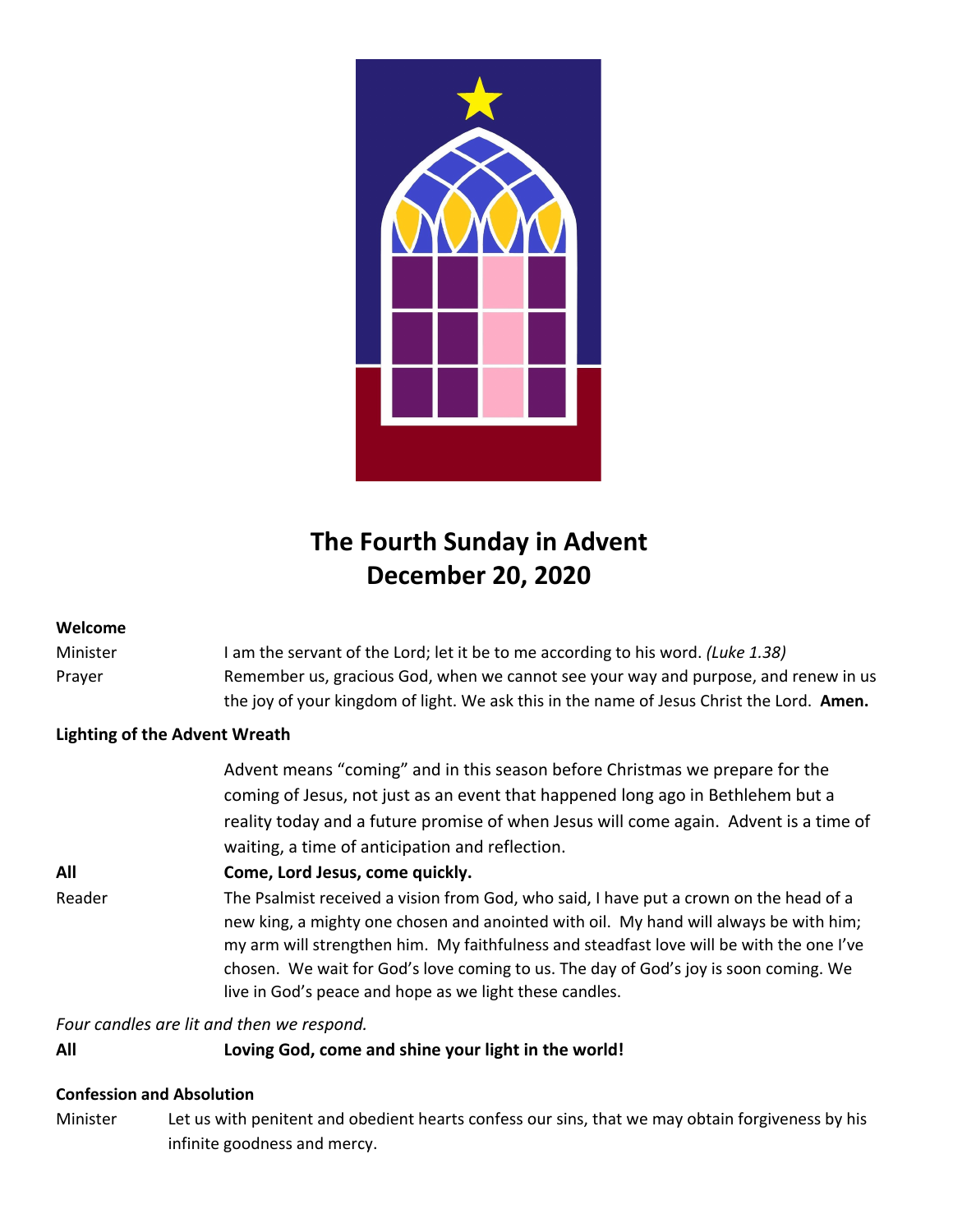Minister Most merciful God,

- All We confess that we have sinned against you in thought, word, and deed, by what we have done, **and by what we have left undone. We have not loved you with our whole heart; we have not loved our neighbours as ourselves. We are truly sorry and we humbly repent. For the sake of your** Son Jesus Christ, have mercy on us and forgive us, that we may delight in your will, and walk in **your ways, to the glory of your name. Amen.**
- Minister Almighty God have mercy upon you, pardon and deliver you from all our sins, confirm and strengthen you in all goodness, and keep you in eternal life; through Jesus Christ our Lord. **Amen**.

### Let us pray.

Heavenly Father, who chose the Virgin Mary, full of grace, to be the mother of our Lord and Saviour, now fill us with your grace, that we in all things may embrace your willand with her rejoice in your salvation; through Jesus Christ our Lord, who lives and reigns with you and the Holy Spirit, one God, now and for ever. **Amen.**

# **The Magnificat - Luke 1.47-55**

# **Hymn - Tell Out My Soul**

# **The Gospel Reading: Luke 1.26-38**

Reader A reading from the Gospel of Luke.

<sup>26</sup> In the sixth month the angel Gabriel was sent by God to a town in Galilee called Nazareth, <sup>27</sup>to a virgin engaged to a man whose name was Joseph, of the house of David. The virgin's name was Mary. <sup>28</sup>And he came to her and said, 'Greetings, favoured one! The Lord is with you.' <sup>29</sup>But she was much perplexed by his words and pondered what sort of greeting this might be. <sup>30</sup>The angel said to her, 'Do not be afraid, Mary, for you have found favour with God. <sup>31</sup>And now, you will conceive in your womb and bear a son, and you will name him Jesus. <sup>32</sup>He will be great, and will be called the Son of the Most High, and the Lord God will give to him the throne of his ancestor David. <sup>33</sup>He will reign over the house of Jacob for ever, and of his kingdom there will be no end.' <sup>34</sup>Mary said to the angel, 'How can this be, since I am a virgin?' <sup>35</sup>The angel said to her, 'The Holy Spirit will come upon you, and the power of the Most High will overshadow you; therefore the child to be born will be holy; he will be called Son of God. <sup>36</sup>And now, your relative Elizabeth in her old age has also conceived a son; and this is the sixth month for her who was said to be barren. <sup>37</sup>For nothing will be impossible with God.' <sup>38</sup>Then Mary said, 'Here am I, the servant of the Lord; let it be with me according to your word.' Then the angel departed from her.

Reader The Word of the Lord. **All Thanks be to God.**

**Sermon** The Rev Canon Dr Murray Henderson

### **Apostles' Creed**

**All I believe in God, the Father almighty, creator of heaven and earth.**

**I believe in Jesus Christ, his only Son, our Lord, who was**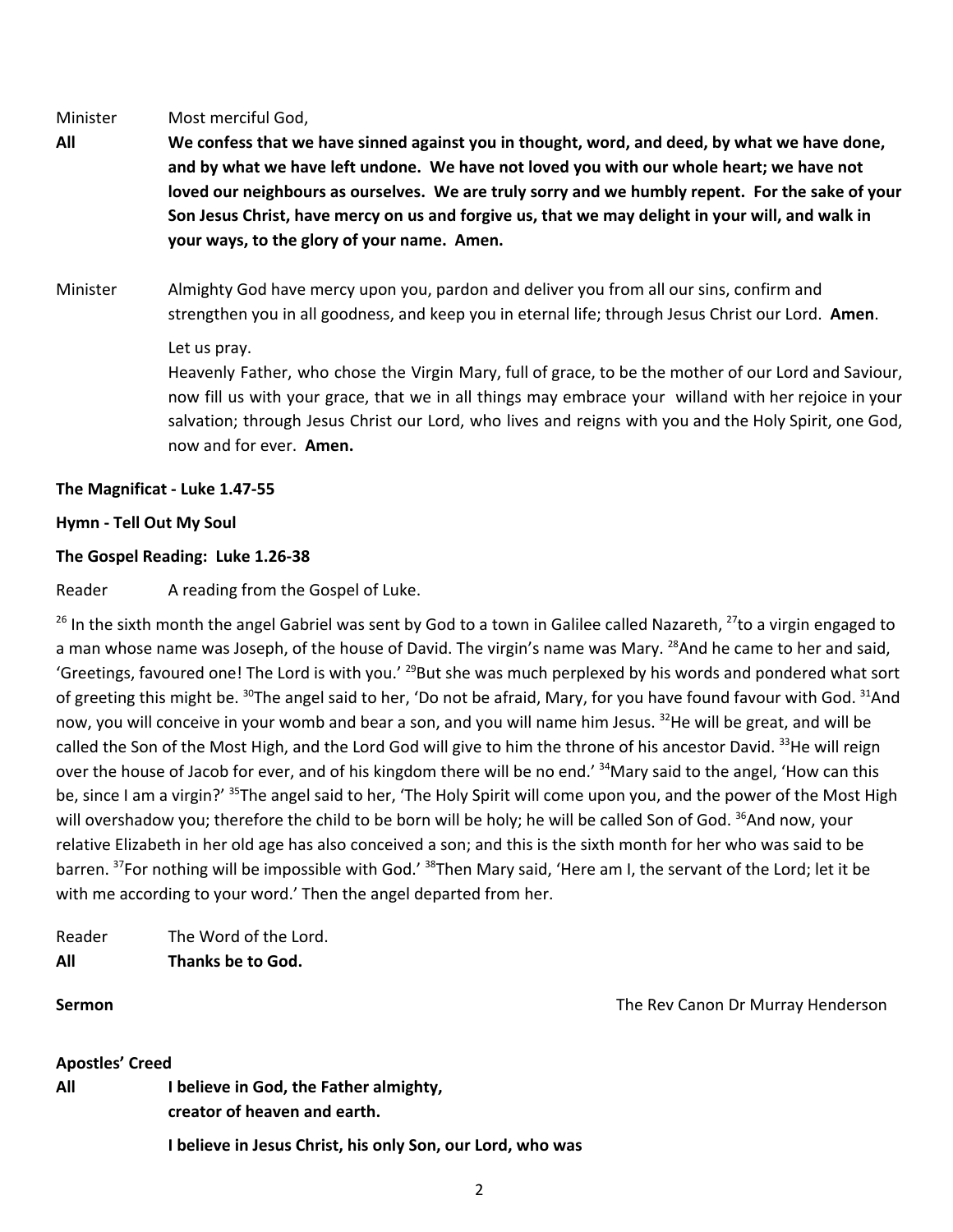**conceived by the Holy Spirit, born of the Virgin Mary, suffered under Pontius Pilate, was crucified, died, and was buried; he descended to the dead. On the third day he rose again; he ascended into heaven, he is seated at the right hand of the Father, and he will come to judge the living and the dead.**

**I believe in the Holy Spirit, the holy catholic Church, the communion of saints, the forgiveness of sins, the resurrection of the body, and the life everlasting. Amen.**

**The Offertory** - *Please take a moment to prayerfully present your financial offering to God.*

Prayer over the Gifts Gracious God, by the power of the Spirit who sanctified the mother of your Son, make holy all we offer you this day. We ask this in the name of Jesus Christ the Lord. **Amen.**

#### **The Prayers**

| Minister | The Lord be with you.                                                                                                                                                                                                                                                                                                                                                               |
|----------|-------------------------------------------------------------------------------------------------------------------------------------------------------------------------------------------------------------------------------------------------------------------------------------------------------------------------------------------------------------------------------------|
| All      | And also with you.                                                                                                                                                                                                                                                                                                                                                                  |
| Minister | Let us pray.                                                                                                                                                                                                                                                                                                                                                                        |
|          | Lord, have mercy upon us.                                                                                                                                                                                                                                                                                                                                                           |
| All      | Christ, have mercy upon us.                                                                                                                                                                                                                                                                                                                                                         |
| Minister | Lord, have mercy upon us.                                                                                                                                                                                                                                                                                                                                                           |
| All      | Our Father who art in heaven, Hallowed be thy Name, Thy kingdom come, Thy will be done, on<br>earth as it is in heaven. Give us this day our daily bread; And forgive us our trespasses, As we<br>forgive them that trespass against us; And lead us not into temptation, but deliver us from evil. For<br>thine is the kingdom, the power, and the glory, For ever and ever. Amen. |
| Minister | O Lord, show your mercy upon us;                                                                                                                                                                                                                                                                                                                                                    |
| People   | And grant us your salvation.                                                                                                                                                                                                                                                                                                                                                        |
| Minister | O Lord, guide those who govern us;                                                                                                                                                                                                                                                                                                                                                  |
| People   | And lead us in the way of justice and truth.                                                                                                                                                                                                                                                                                                                                        |
| Minister | Clothe your ministers with righteousness;                                                                                                                                                                                                                                                                                                                                           |
| People   | And let your people sing with joy.                                                                                                                                                                                                                                                                                                                                                  |
| Minister | O Lord, save your people;                                                                                                                                                                                                                                                                                                                                                           |
| People   | And bless your inheritance.                                                                                                                                                                                                                                                                                                                                                         |
| Minister | Give peace in our time, O Lord;                                                                                                                                                                                                                                                                                                                                                     |
| People   | And defend us by your mighty power.                                                                                                                                                                                                                                                                                                                                                 |
| Minister | Let not the needy, O Lord, be forgotten;                                                                                                                                                                                                                                                                                                                                            |
| People   | Nor the hope of the poor be taken away.                                                                                                                                                                                                                                                                                                                                             |
| Minister | Create in us clean hearts, O God;                                                                                                                                                                                                                                                                                                                                                   |
| People   | And take not your Holy Spirit from us.                                                                                                                                                                                                                                                                                                                                              |
| Leader   | O Lord our God, in your mercy and kindness, no thought of ours is left unnoticed, no desire or                                                                                                                                                                                                                                                                                      |
|          | concern ignored. You have proven that blessings abound when we fall on our knees in prayer, and so                                                                                                                                                                                                                                                                                  |

concern ignored. You have proven that blessings abound when we fall on our knees in prayer, and so we turn to you in our hour of need. Surrounded by violence and cries for justice, we hear your voice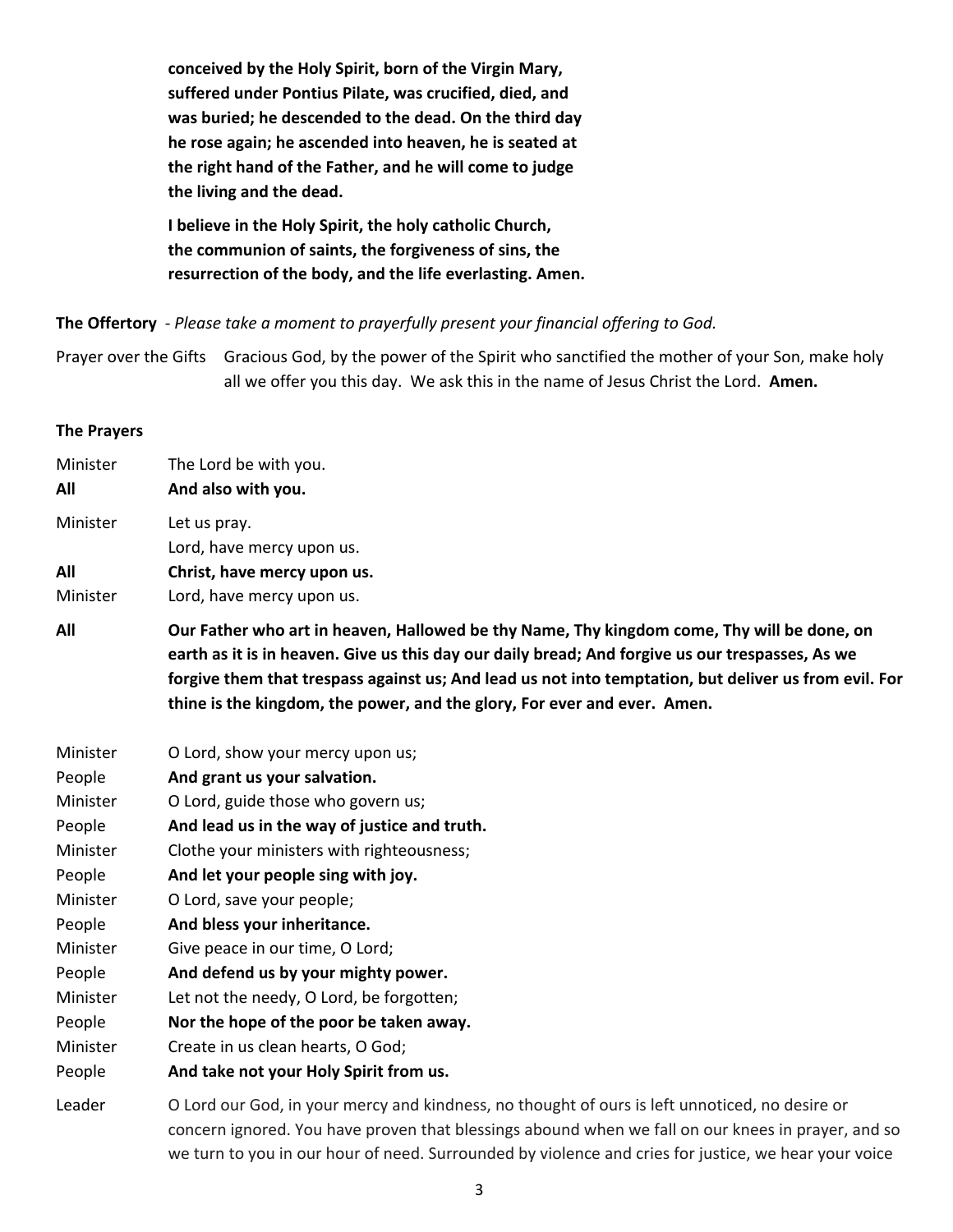telling us what is required, "Only to do justice and to love goodness, and to walk humbly with your God". Fill us with your mercy so that we, in turn, may be merciful to others. **Amen.**

Heavenly Father, strip away pride, suspicion, and racism so that we may seek peace and justice in our communities. Strengthen our hearts so that they beat only to the rhythm of your holy will. Flood our path with your light as we walk humbly toward a future filled with encounter and unity. Be with us O Lord, in our efforts, for only by the prompting of your grace can we progress toward virtue. We ask this through Jesus Christ our Lord. **Amen.**

O God our King, by the resurrection of your Son Jesus Christ on the first day of the week, you conquered sin, put death to flight, and gave us the hope of everlasting life: Redeem all our days by this victory; forgive our sins, banish our fears, make us bold to praise you and to do your will; and steel us to wait for the consummation of your kingdom on the last great Day; through Jesus Christ our Lord. **Amen.**

Gracious Lord, you are the comfort of those who mourn and the strength of those who suffer. We pray for those who are in any need and for those who have asked for our prayers….for Stella, Norma, Shirley, John, Amini, Evelyn, Jackie, Leila, Alicia, Gary and family, and for all those we name now, silently or aloud… **Amen.**

Almighty God, you have given us grace at this time, with one accord to make our common supplications to you; and you have promised through your well-beloved Son that when two or three are gathered together in his Name you will grant their requests: Fulfill now, O Lord, our desires and petitions as may be best for us; granting us in this world knowledge of your truth, and in the age to come life everlasting. **Amen.**

#### **The Blessing**

**Be steadfast in faith, joyful in hope, and untiring in love all the days of your life; and the blessing of God almighty, the Father, the Son, and the Holy Spirit, be among you and remain with you always. Amen.**

**Music license A725588 with OneLicense.net**

**In our prayers this week:**

### **The Anglican Communion**

Pray for mission agencies and their ministry throughout the Anglican Communion, including the Mothers' Union around the world.

#### **The Anglican-Lutheran Cycle of Prayer**

**ACC** The Rev. Dr. Eileen Scully, Director, and the staff of Faith, Worship, and Ministry; Sheilagh McGlynn, Youth Ministries Animator; the Rev. Canon Dr. Scott Sharman, Animator for Ecumenical and Interfaith Relations